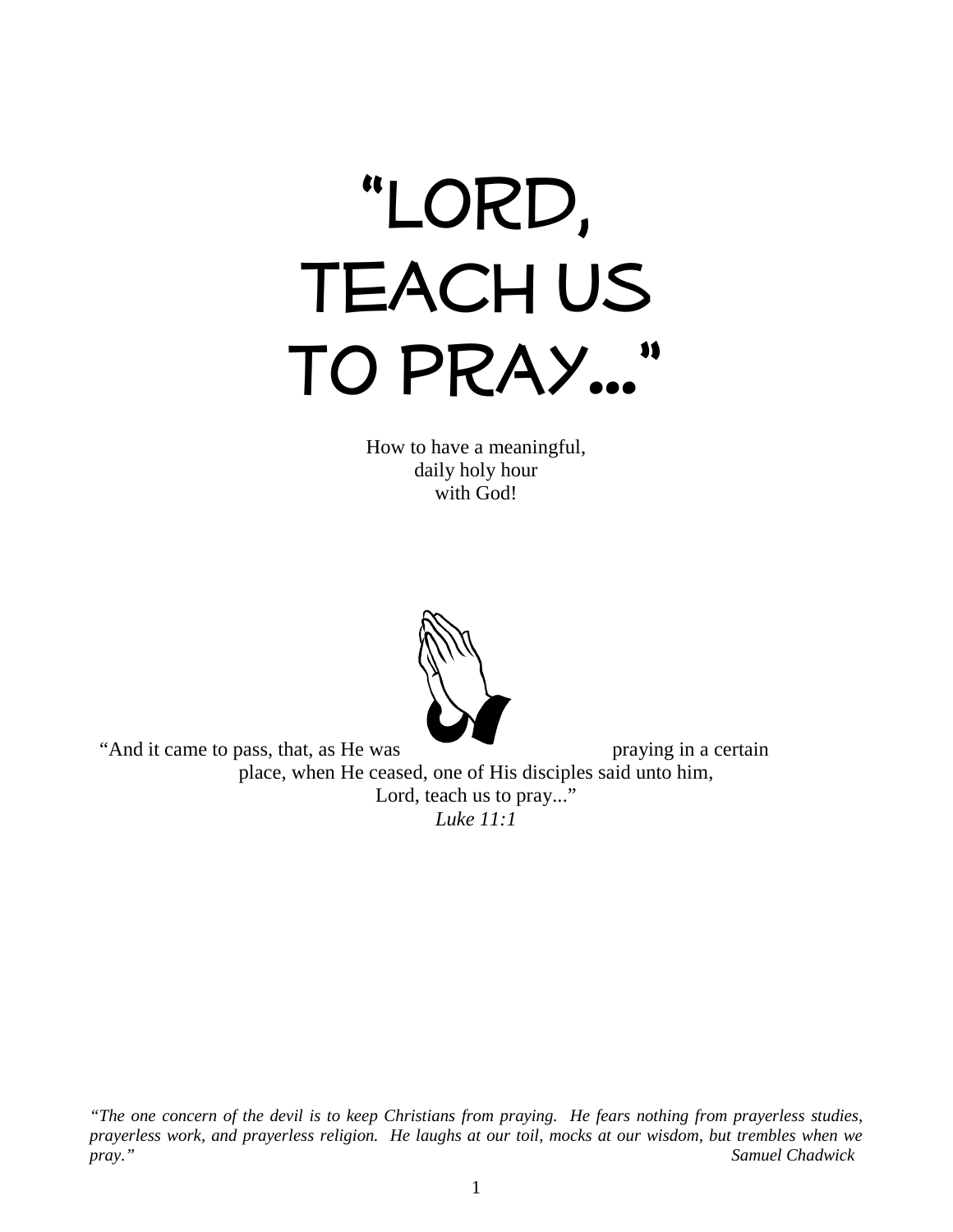### *Why Pray?*

Do you desire to have a deeper life? Do you get your prayers answered? According to a recent survey, most Christians spend 5 minutes or less each day in prayer. "Do you even have a prayer life?" If your answer is "sometimes," "I don't know," or "no," maybe you are not convinced of the importance of prayer.

God's Word commands it. *Isaiah 55:6, "Seek ye the Lord while he can be found, call ye upon Him while He is near." Luke 18:1, "And He spake a parable unto them to this end, that men ought always to pray, and not to faint;" Ephesians 6:18, Paul writes: Praying always with all prayer and supplication in the spirit I Timothy 2:8, "I will therefore that men pray every where, lifting up holy hands, without wrath and doubting.." Finally, John the Beloved of Christ writes in I John 5:14,15, "And this is the confidence that we have in Him, that, if we ask anything according to His will, He heareth us:" "And if we know that He hears us, whatsoever we ask, we know that we have the petitions that we desired of Him."*

#### **Yes, but why pray?**

Because we need to. Because there is a devil. Because it is God's appointed way for obtaining things. Because prayer was important to Christ Jesus. Because of what prayer accomplishes. Robert Murray McCheyne once said, "What a man is, he is alone on his knees before God, and no more." Some might say, "But I don't know how to pray." We need to learn how to pray. We don't learn to pray by reading about prayer or hearing sermons on prayer, but by praying. Mr. S.D. Gordon wrote: "The greatest thing anyone can do for God and man is pray. It is not the only thing; but it is the chief thing. The great people of the earth today are the people who pray. I do not mean those who talk about prayer; not even those who say they believe in prayer, nor yet those who can explain about prayer, but I mean those people who take time to pray."

# *What is Prayer?*

D.L. Moody was once addressing a crowded meeting of children in Scotland and in order to get their attention he asked, **"What is prayer?"** He expected no answer, but scores of hands were raised. One little boy answered quickly and precisely, "Prayer is an offering up of our desires unto God for things agreeable to His will, in the name of Christ, with confessions of our sins and thankful acknowledgment of His mercies." Moody was pleasantly surprised. However, I wonder how many Christians today could give that kind of definition of prayer? What would you say? What does prayer mean to you? Most Christians would simply say, "Prayer is asking things from God." Prayer is not just a way to get things from God, but rather a way to get to know God– intimately.

Prayer is communion with God...prayer is a sense of God's presence. Prayer is turning the soul to God *Psalm 25:1, "To You, O Lord, I lift up my soul."* Prayer is loving God, prayer is knowing God.

E.M. Bounds stated, "Prayer is the channel through which all good flows to men. Prayer is the privilege, a sacred, princely privilege. Prayer is a duty, an obligation most binding, and most imperative, which should hold us to it. But prayer is more than a privilege, more than duty. It is appointed condition of getting God's aid. It is the avenue through which God supplies man's wants."

Prayer is asking. *"Ask, and it shall be given you, seek, and ye shall find; knock and it shall be opened unto you; For every one that asketh receiveth, and he that seeketh findeth; and to him that knocketh it shall be opened" Matthew 7:7,8.*

# *What is Prayerlessness?*

**A person that prays not at all, ever, need to be saved.**

Prayerlessness is that state where one prays:

Less than he ought;

Less than the Father desires:

Less than that one himself knows he should.

**Prayerlessness is a sin, not just a weakness.**

 1. In *I Samuel 12:23,* the Bible says: *"Moreover as for me, God forbid that I should sin against the Lord in ceasing to pray for you..."*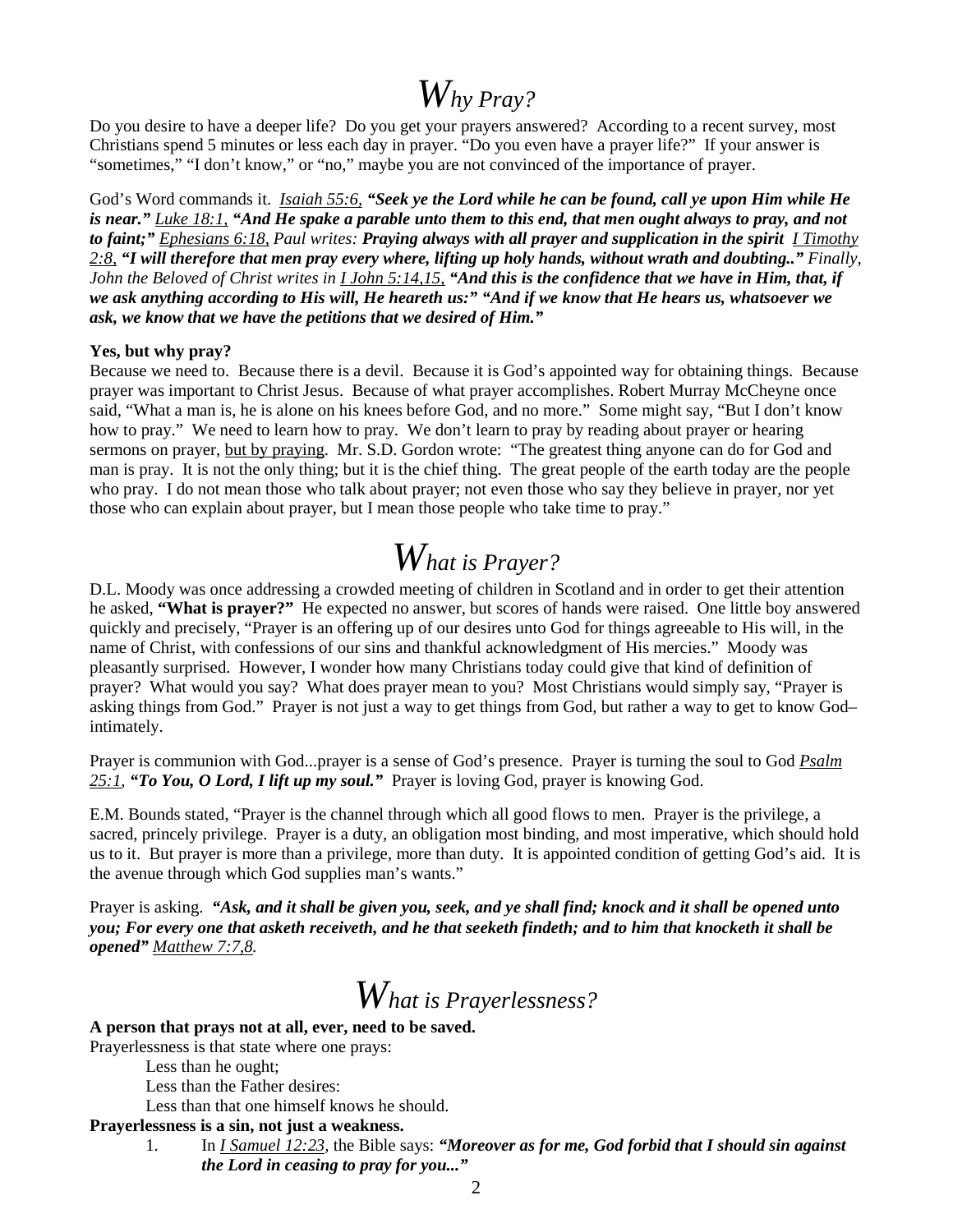- 2. Many scriptures require Christians to pray. *I Thessalonians 5:17, "Pray without ceasing," Luke 18:1, "And He spake a parable unto them to this end, that men ought always pray, and not to faint; Ephesians 6:18, "Praying always with all supplication..."*
- 3. It leaves the door open for other sin, *Mark 14:38, "Watch ye and pray, lest ye enter into temptation...*" A sin can only be dealt with by repentance, confession, forgiveness and cleansing.

### *Why don't' we get our Prayers answered?*

#### **We don't get our prayers answered because:**

- 1. We don't pray. *James 4:2, "Ye have not because ye ask not."*
- 2. We pray selfishly. *James 4:3, "Ye ask, and...ask amiss, that ye may consume it upon your own lusts."*
- 3. We pray for show. *Matthew 6:5-7*, *"And when thou prayest, thou shalt not be as the hypocrites are..."*
- 4. We tend to give up too soon. *Luke 11:5-10*, *"And I say unto you, ask, and it will be given unto you; seek, and ye shall find..."*
- 5. We don't qualify. *James 5:16*, *"Confess your faults to one another, and pray for one another, that ye may be healed. The effectual fervent prayer of a righteous man availeth much."*
- 6. We harbor unconfessed sin. *Psalm 66:18, "If I regard iniquity in my heart, the Lord will not hear me."*
- 7. We aren't diligent. *James 5:16,* **(see #5 above)**
- 8. We don't expect to get prayers answered. *Matthew 9:29, "According to your faith, be it unto you."*

# *How to have a Holy Hour*

#### 1. *Confession*

Sin is the roadblock to prayer, early in your prayer time confess –"agreeing with God about my sin."  *Psalm 139:23, 24, "Search me, O God, and know my heart..." "And see if there be any wicked way in me, and lead me in the way everlasting."*

 *Psalm 51:10, 11, "Create in me a clean heart..." "Cast me not away from they presence..." I John 1:9,"If we confess our sins, He is faithful and just to forgive us our sins, and to cleanse us from all unrighteousness."*

2. *Praise*

The second step is praise. Praising God for who and what He is *Psalm 63:3, "Because thy loving kindness is better than life, my lips shall praise thee." Psalm 34:1-3, "I will bless the Lord at all times..." "O magnify the Lord with me, and let us exalt His name together."*

Praise His: Goodness, Patience, Love, Wisdom, Greatness, Knowledge, Power, Holiness, Glory, and Grace.

#### 3. *Waiting*

The third stage is simply waiting on God. No talking, no thinking, simply placing your mind in neutral and *"being quiet in God's presence." Psalm 37:7, "Rest in the Lord, and wait patiently for Him..."* Note: the words, *"Rest in the Lord"* in the original Hebrew context mean, *"Be still in the Lord."* 

#### 4. *The Word*

The fourth stage involves God's Word. When we pray we are speaking to God. When we read God's Word, God is speaking to us. When you open your Bible, asking God to bless the reading of His Word granting you concentration and understanding. *II Timothy 3:17, "All scripture is given by inspiration of God," Psalm 2:8, "Ask of me, and I shall give thee..."* Remember: this Bible reading is not for the purpose of preparing to teach to preach to others, but for your own edification in the preparation in prayer.

#### 5. *Intercession/Supplication*

At this point you are ready to come boldly into God's presence with intercession and supplication. Note: Intercession is praying for others asking God to intercede on their behalf. This is not selfish,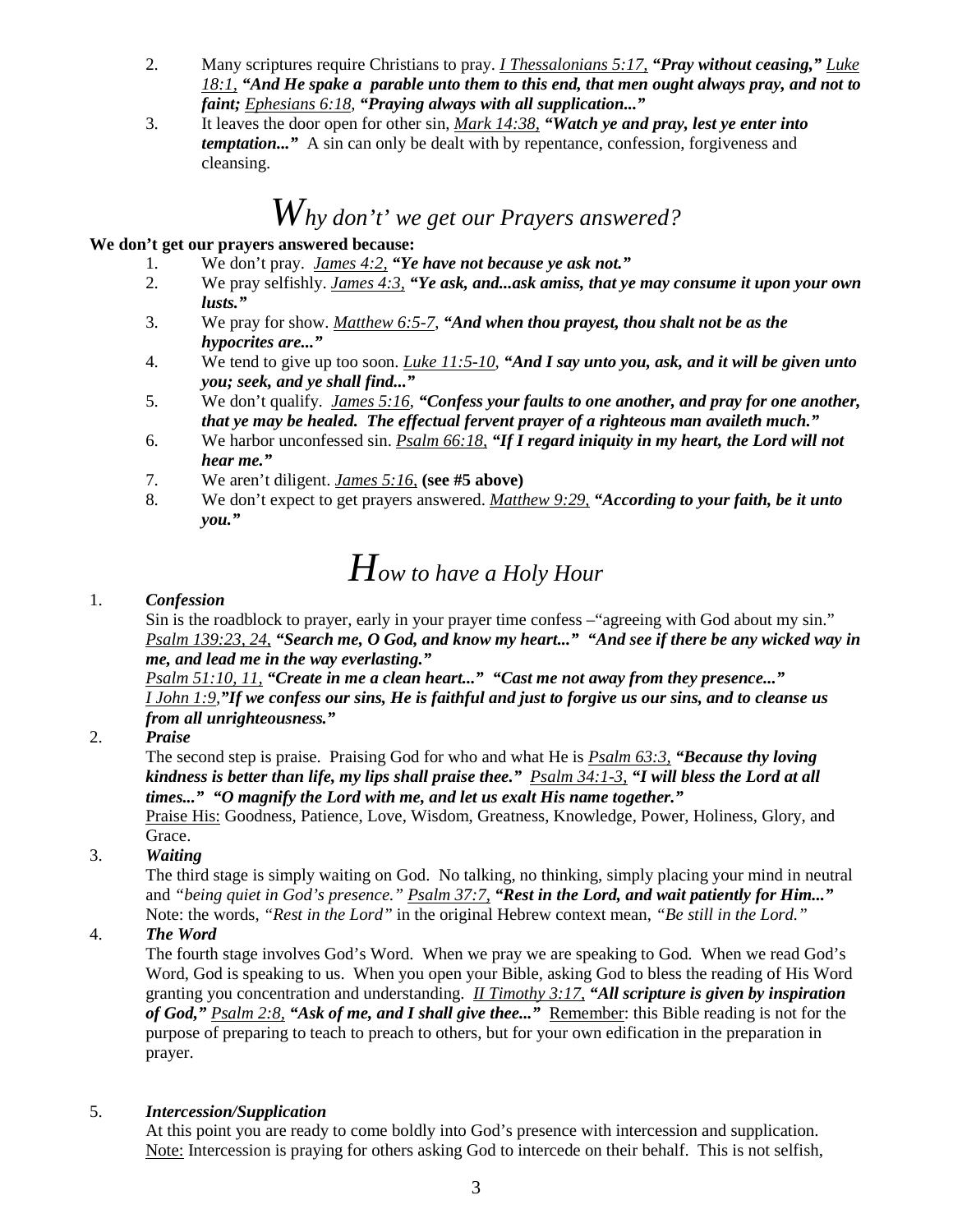intercession is love on its knees. Make a list of others that you wish to uphold in prayer. Supplication is urgent praying for others needs. *I Timothy 2:1, 2,* Paul wrote: *"I exhort therefore, that, first of all, supplications, prayers, intercessions, and giving of thanks, be made for all men." "For Kings, and for all that are in authority...*" Notice: Paul said pray for all men, particularly people in authority. You may not like your President, Governor, etc...but we are commanded to pray for them.

#### 6. *Petition*

Step six involves petition. This is the asking God for oneself. There is nothing wrong with asking God for personal needs as long as they are Godly things. Speak to the Father from your heart. Do not repeat some rehearsal and repetitious prayer. In *Matthew 7:7, "But when ye pray, use not vain repetitions, as the heathen do..." James 4:2, "...yet ye have not, because ye ask not."*

#### 7. *Thanksgiving*

At this point, it is important to thank God. There is a difference between thanksgiving and praise. Praise can be defined as: "the pouring out of the heart in adoration to God." Praising God just because of all the wonderful things, He is. Thanksgiving can be defined as: "enumerating those things we are grateful for." We need to thank God not only for what He has done for us, but also for what He will do. Paul wrote in: *Philippians 4:6, "Be careful for nothing; but in everything by prayer and supplication with thanksgiving let your requests be made known unto God."* In *Psalm 100:4,* the Psalmist wrote: *"Enter into His gates with thanksgiving, and into His courts with praise: be thankful unto Him, and bless His name."*

#### 8. *Singing*

The next step in your hour with God is singing. Singing scripture back to the Lord is one of the highest forms of worship and praise. There are many songs in the hymnal to be sung to the Lord. *Psalm 100:2,* states *"Serve the Lord with gladness: come before His presence with singing."* In *Ephesians 5:19,* Paul says: *"Speaking to yourselves in psalms and hymns and spiritual songs, singing and making melody in your heart to the Lord."*

#### 9. *Meditation*

Next comes meditation. The difference between waiting (as in step 3), and meditation. While waiting on God, the mind is in neutral whereas when meditating, our minds are very active pondering spiritual things. *Joshua 1:8,* says: *"This book of the law shall not depart out of thy mouth; but thou shalt meditate therein day and night..." Psalm 1:1, 2,* states: *"But His delight is in the law of the Lord; and if in His law doth he mediate day and night."*

#### 10. *Listening*

Step ten involves listening. Listen for the voice of God and wait for specific instructions concerning the activities of the day. *Ecclesiastes 5:2, "Be not rash with thy mouth and let not thine heart be hasty to utter anything before God: for God is in heaven, and thou upon earth: therefore let thy words be few."*

#### 11. *Psalms*

Earlier in your prayer time, you read the Word and allowed God to speak to you. Now pray the Word back to God. The book of Psalms is full of personal prayers. *Psalm 92:2,* reads *"It is a good thing to give thanks unto the Lord, and to sing praises unto thy name, O most high" Psalm 147:1, "Praise ye the Lord: for it is good to sing praises unto our God; for it is pleasant; and praise is comely."*

#### 12. *Praise*

Begin your prayer time with praise just as you should end your prayer time with praising God. This is an important step in your prayer hour. *Psalm 150,* extols the virtue of praise. *Psalm 50:23, "Whoso offereth praise glorifieth me: and to him that ordereth his conversation aright will I shew the salvation of God."*

#### *What is Prayer?*

 Prayer is talking to God and sharing your heart and mind in much the same way as you would share things with your closest friend. It is a communion or intimate relationship that we have with God through Jesus Christ His son. Many times prayer is just not talking to God but taking time to listen to His voice through His Holy Spirit or through His Word as we read and meditate upon it. Without a strong prayer life it is impossible to have that close personal relationship with Jesus Christ that our heavenly father desires us to have. I heard someone say one time, "Little prayer, little power, some prayer, some power, and much prayer, much power." God is not the limiting factor in our powerless lives, but we limit God by our inadequate prayer lives. In *I Corinthians 2:9* it says, *"No eye has seen, no ear has heard, no mind has conceived what God has prepared for those that love him."* In our prayer life is when we tell God how much we love Him and how thankful we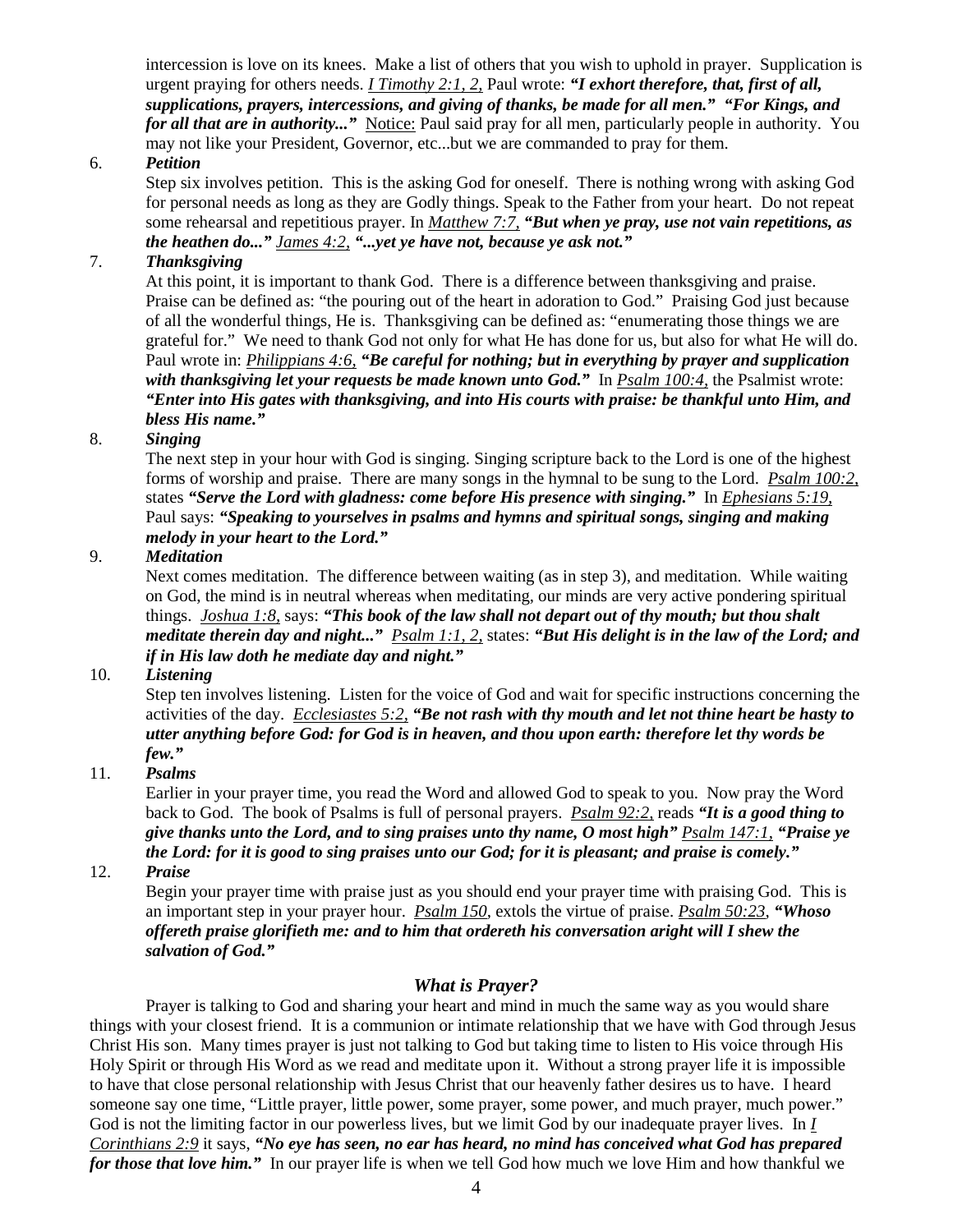are for all He has done for us. The answer is found in seeking after the heart of God just as King David did. We read in the Psalm many of the prayers of King David and how he desired to be close to God. We read in the Gospels how God's only son, Jesus Christ would rise early in the morning on a daily basis to talk with His heavenly Father. You know Jesus felt it was absolutely necessary for Him to talk with His Father every day to seek His guidance and His will in everything that he said and did. How much more so necessary for us to seek Him on a daily basis to seek His guidance and will for our lives in everything we say and do. I admonish you to seek God in prayer and to keep the reading of His Word closely entwined as you seek after the heart of God and He will begin to reveal His mysteries and secrets to you.

#### **FASTING = "PRAYER WITHOUT WORDS"** DISCIPLINE FROM FOOD FOR SPIRITUAL PURPOSE

Matthew 4:2

Jesus fasted for 40 days and nights. (Tempted by satan)

Exodus 24:18

Moses fasted for 40 days and nights. (Tabernacle/Ark)

Exodus 34:28

 Moses fasted 40 days and nights without food or water. (Ten Commandments) I Kings 19:8

Elijah fasted 40 days and nights without food or water. (God spoke to him)

#### **TYPES OF FAST**

Normal fast = abstaining from all food and liquid, except water. Matthew 4:2

Jesus fasted 40 days and nights (Tempted by satan)

Exodus 24:18

 Moses fasted 40 days and nights (Tabernacle/Ark) Absolute fast  $=$  abstaining from food and water.

Esther 4:16

Queen Esther

Acts 9:9

Saul blind

Exodus 34:28

Moses (Ten Commands)

Deuteronomy 9:9

Moses (Ten Commandments)

#### Deuteronomy 9:18

Moses praying for sin of Israelites, GOD re-writes Ten Commandments

I King 19:8 Elijah Partial  $fast = Diet$  restriction

Daniel 10:2, 3 New Testament Church practiced fasting... Acts 13:2, 3

#### **PURPOSES FOR FASTING WITH PRAYER**

#### 1. *TO HONOR GOD*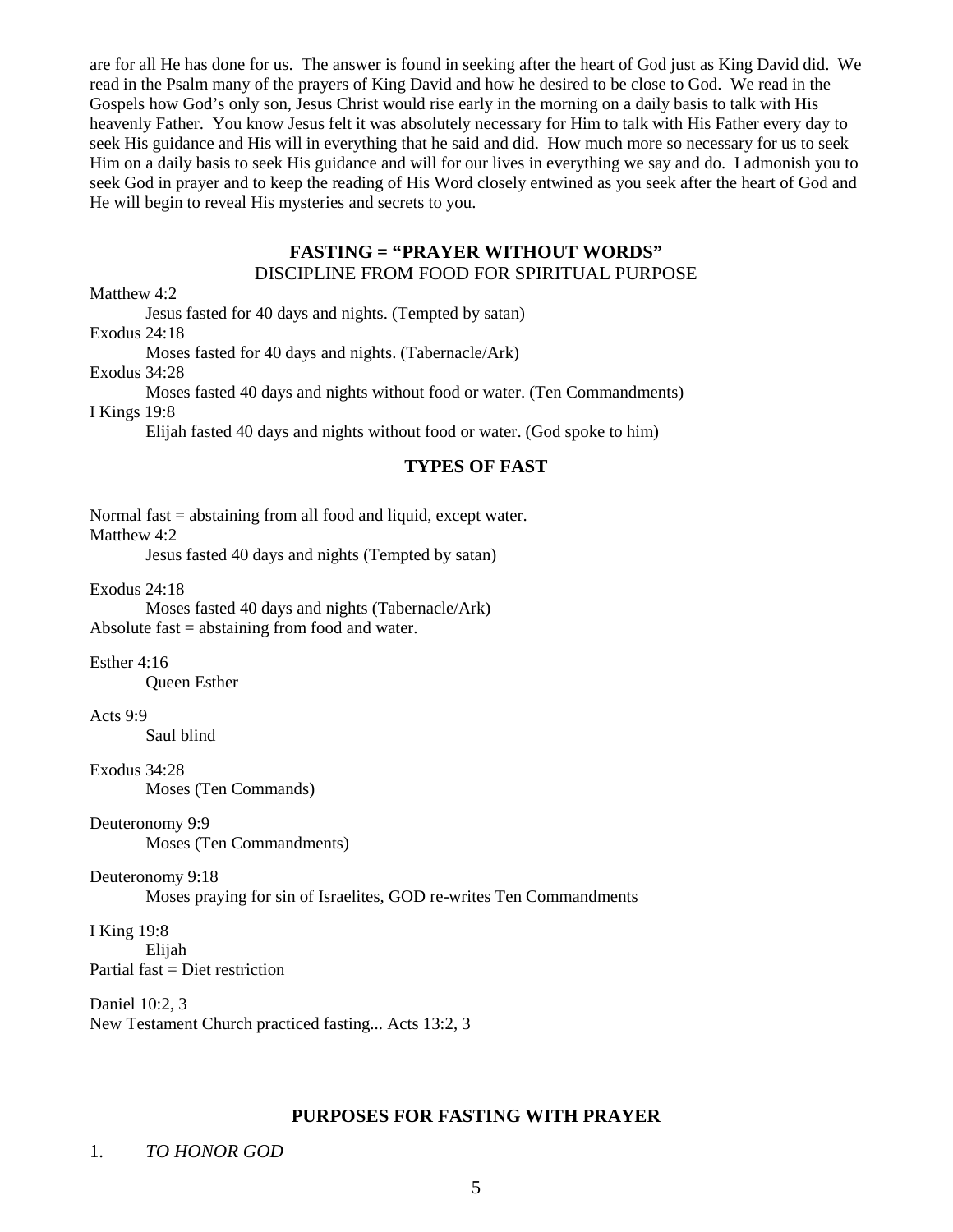|                  | 2. TO HUMBLE ONE'S SOUL BEFORE GOD                            |
|------------------|---------------------------------------------------------------|
|                  |                                                               |
|                  |                                                               |
|                  |                                                               |
|                  |                                                               |
|                  |                                                               |
|                  | Teter 5:6                                                     |
|                  | 3. TO MOURN OVER SINS OF THE CHURCH, NATION, AND WORLD        |
|                  |                                                               |
|                  |                                                               |
|                  |                                                               |
|                  |                                                               |
| $\overline{4}$ . | TO DRAW NEAR TO GOD AND TO PREVAIL IN PRAYER AGAINST OPPOSING |
|                  |                                                               |
|                  | <b>SPIRITUAL FORCES</b>                                       |
|                  |                                                               |
|                  |                                                               |
|                  |                                                               |
|                  |                                                               |
|                  |                                                               |
|                  | Seeking God with all your heart.<br>Ioel 2:12-13              |
|                  |                                                               |
|                  |                                                               |
|                  |                                                               |
|                  |                                                               |
|                  |                                                               |
|                  |                                                               |

#### **BAPTISM AND COMMUNION**

 Some churches use the term sacraments instead of ordinances. Sacraments, however, carries for many people the idea that a spiritual work takes place in a person when the sacrament is received or experienced. Christians choose to call Water Baptism and Holy Communion ordinances because they are religious practices ordained or established by Jesus himself.

 In fulfilling these spiritual duties, Christians are reminded of an important work that has already taken place in the heart of the believer.

#### *Baptism in Water*

 The ordinance of baptism by immersion in water (not sprinkling) is commanded in the Scriptures (Mark 16:16). All who repent and believe on Jesus Christ, as personal Savior and Lord are to be so baptized. This act of baptism symbolically declares to everyone that the old sinful life and life-style of the baptized believer died with Christ at salvation and a new spiritual being has been raised with Christ (in His resurrection) to live a new life (Matthew 28:19; Mark 16:16; Acts 10:47-48; Romans 6:4).

#### *Holy Communion*

 The Lord's Supper or Communion, consisting of bread and the fruit of the vine (grape juice), is a memorial of Christ's suffering and death (1 Corinthians 11:26). In eating and drinking the symbols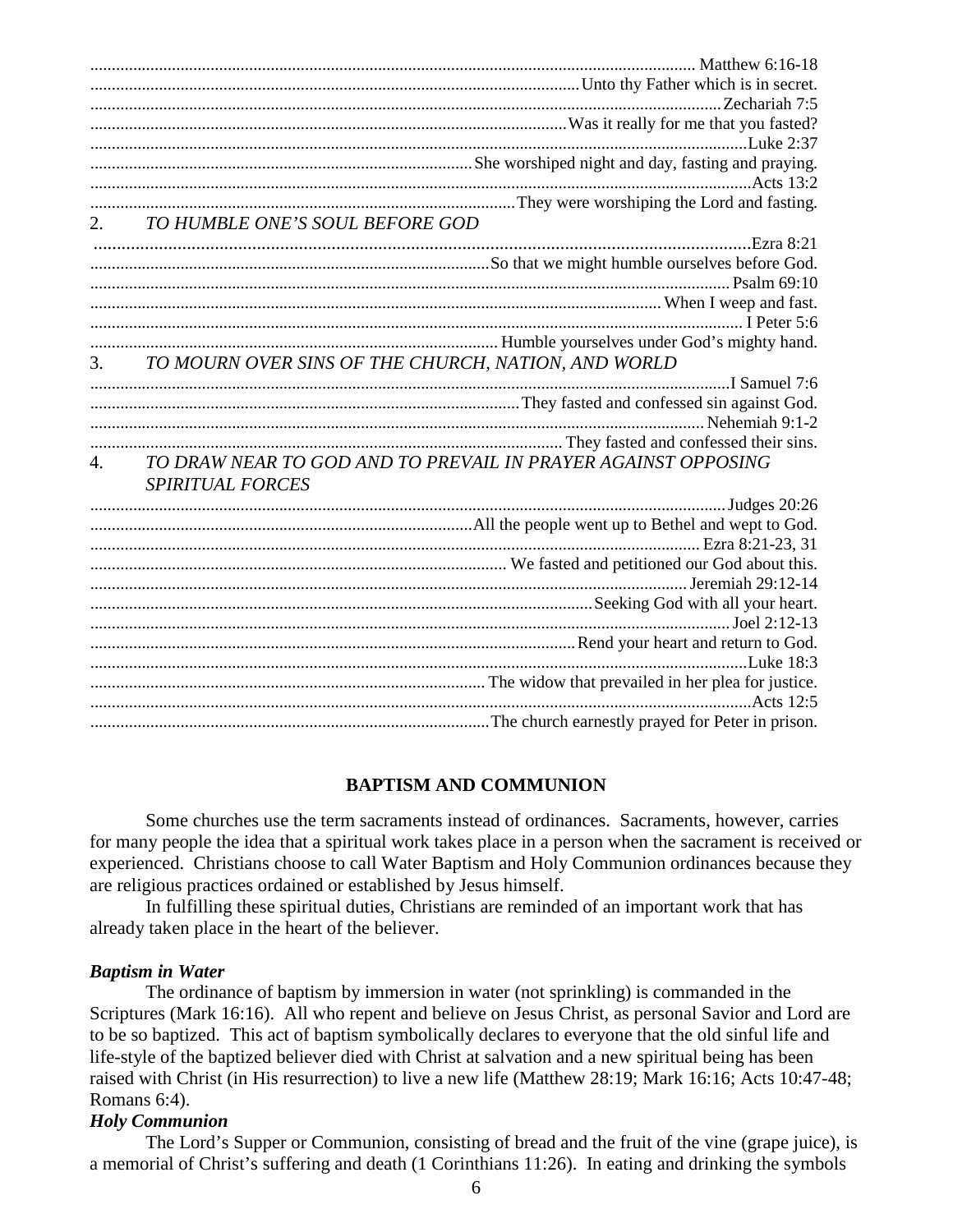of Christ's suffering and death, the believer expresses his awareness that through salvation he, (1) has been made right with God, and (2) shares the divine nature of eternal life through our Lord Jesus Christ (2 Peter 1:4). The ordinance also looks forward to Christ's second coming (1 Corinthians 11:26) for it is a reminder to proclaim the Lord's death "until He comes!"

#### **THE POWER OF AGREEMENT IN PRAYER**

| Matthew 18:18-20 | Exodus 17:8-13    |
|------------------|-------------------|
| Joshua 23:10     | Deuteronomy 32:30 |

#### YOUR POWER IN PRAYER IS INCREASED TEN FOLD BY PRAYING IN AGREEMENT WITH ANOTHER PERSON!

*The results of the power of agreement:*

#### **WHY DIDN'T YOU TELL ME?"**

| Pulling people out of hell, gnashing of teeth! |  |
|------------------------------------------------|--|
|                                                |  |
|                                                |  |
|                                                |  |
|                                                |  |
|                                                |  |
|                                                |  |
|                                                |  |
|                                                |  |
|                                                |  |
|                                                |  |
|                                                |  |

#### **"MISSION IMPOSSIBLE"**

| Forgiveness may seem like a mission impossible. |  |
|-------------------------------------------------|--|
|                                                 |  |
|                                                 |  |

*10 Lepers healed. You must put action to your faith.* 

*Remember Daniel prayed and fasted 21 days. King Saul pursued David for years and Joseph was in prison for years.*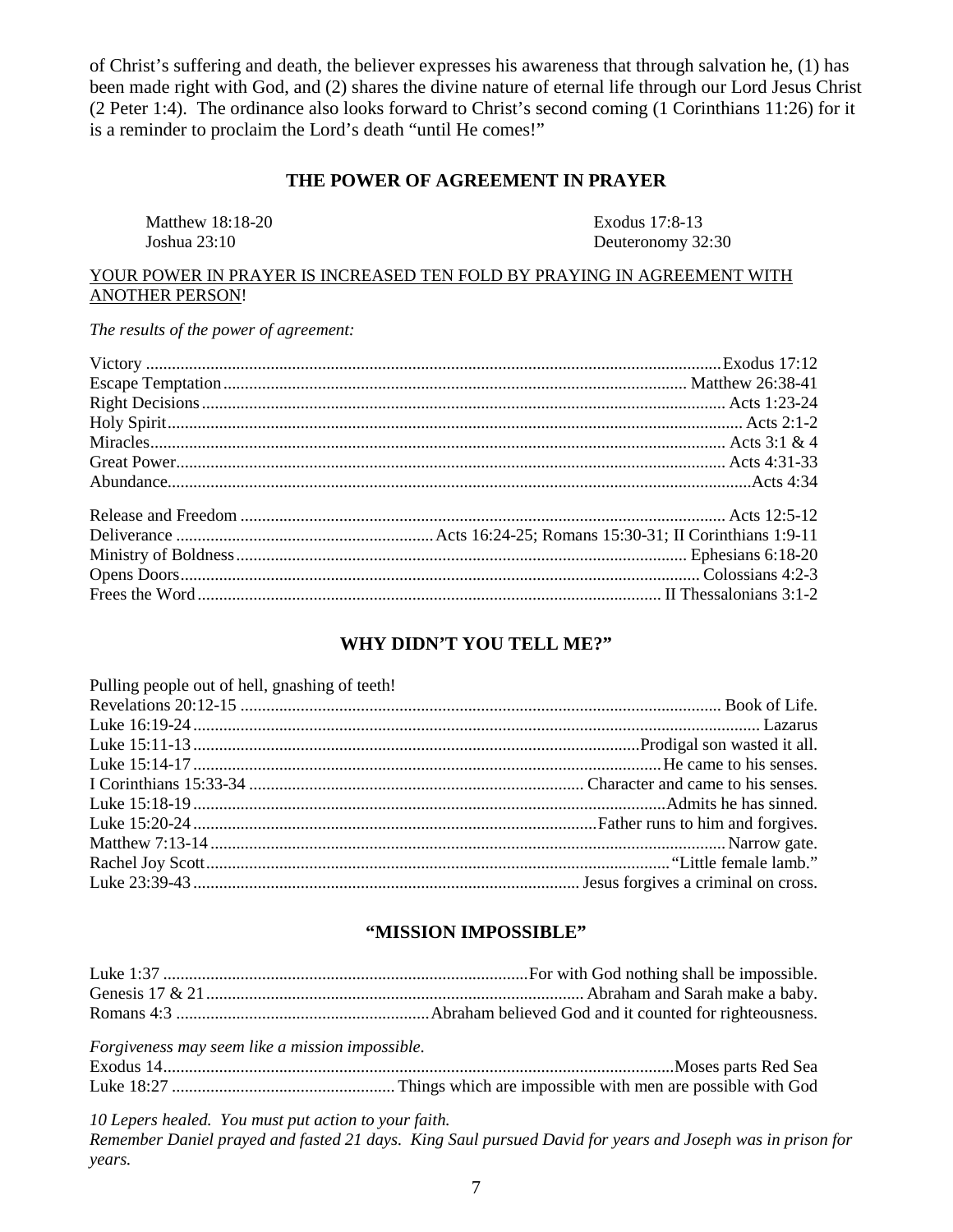*Smith Wigglesworth said, "What I see doesn't move me, what I feel doesn't move me, but what I believe moves me.*

*What do you believe? Remember, "For with God nothing shall be impossible!"*

#### **PULLING OUT THE WEEDS**

I Thessalonians 4:3-8 Luke 6:27-29 Luke 6:36-37 John 12:1-5 Matthew 6:14-15 Matthew 5:44 Romans 15:1-2 Matthew 7:21-23 Luke 12:48 **I** Timothy 4:12 I Corinthians 13:11

#### **"THE PRISON AND HIS PRESENCE"**

| Self, pride, lies, language, fear, depression, pleasures |  |
|----------------------------------------------------------|--|
|                                                          |  |
|                                                          |  |

*David lives in caves for 10 years, Saul tries to kill 23 times.* \*\*\*\*\*NEVER GIVE UP - WINSTON CHURCHHILL\*\*\*\*\*

*For with God all things are possible. I can do all things through Jesus Christ who strengtheneth me.*

Barabas and Jesus Grace, Grace, God's Grace

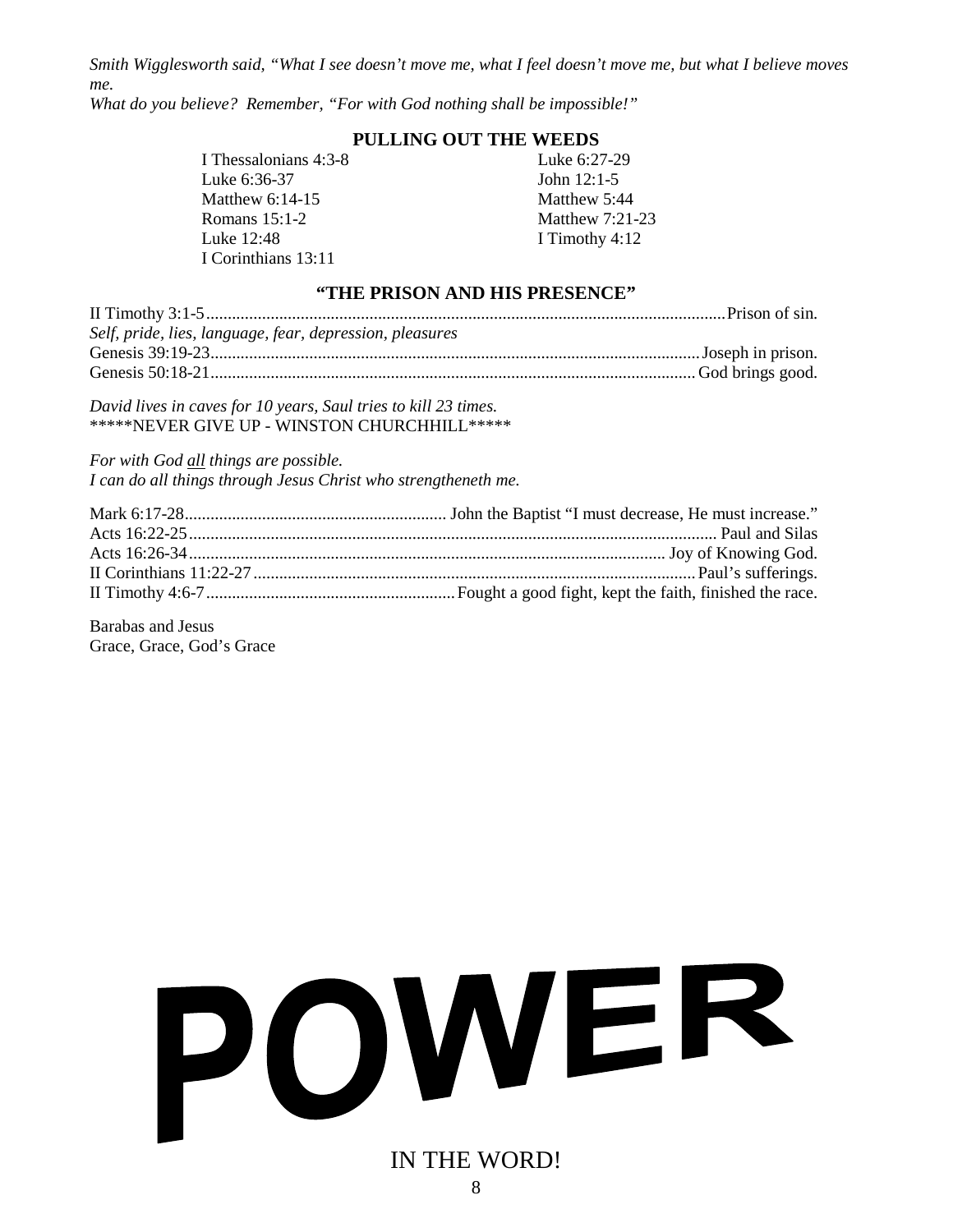#### **The Word of God is...**

1. *God-breathed (Inspired by God)*

II Timothy 3:16-17

A. Must accept all Scripture - not just some.

B. We cannot put our idea or philosophy into Scripture because our thoughts will distort God's message.

C. Revelation 22:18-19

2. *Our "Manual" for Life*

Psalm 119

A. We cannot know it unless we read it!

B. We cannot just know it; we have to live it! (James 1:22-24)

C. Psalm 119:105

3. *A Weapon against Temptation*

Psalm 119:11; Matthew 4:3-11

- A. When we speak and pray the Word the devil must flee. (James 4:7)
- B. The more we know the Word the better equipped we are to battle the enemy.
- C. Ephesians 6:10-20

4. *A Portrait of God*

John 1:14

A. Since God does not change (James 1:17), His Word cannot change.

- B. Both the Old and New Testament paint a beautiful picture of our awesome God!
- C. Isaiah 55:8, 9; Romans 11:33 Our God is Awesome!

#### **You should try...**

 Reading Daily Reading consistently Asking the Holy Spirit to give you understanding Getting an accountability partner Letting the Word of God become your spiritual food Praying the Word of God Reading Psalm 119 once a day for two weeks, after that, once a week

*"For as the rain and the snow come down from Heaven, and do not return there without watering the earth and making it bear and sprout, and furnishing seed to the sower and bread to the eater; so will My Word be which goes forth from My mouth; it will not return to Me empty, without accomplishing what I desire, and without succeeding in the matter for which I sent it."* 

*Isaiah 55:10-11* 

Galatians 5: 16 – 21 Walk in the Spirit. Galatians 6: 7 - 9 Reap what we sow.

"How To Win The Battle Over The Flesh" You must kill your flesh or your flesh will kill you!!

Romans 8: 4 – 9 Walk not after the flesh. Romans 8: 13 – 14 Live after the flesh, ye shall die. Ecclesiastes 7: 2 House of mourning, house of feasting.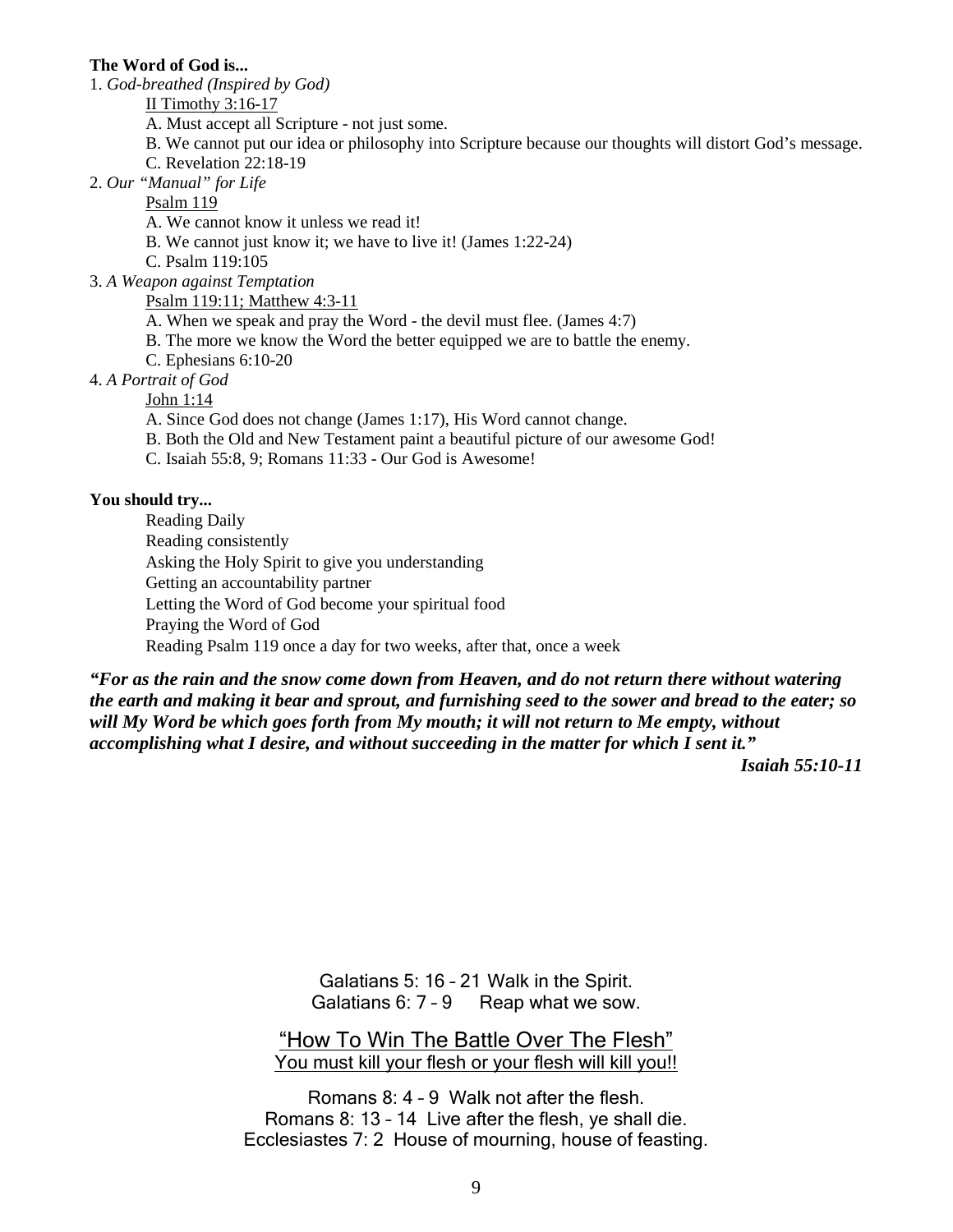- 1. By Filling Yourself With The Word Of God.
- Psalms 119: 97 How I love thy law. Psalms 119: 101 That I might keep thy word. Psalms 119: 103 – 105 Lamp to my feet, light to my path. Psalms 119: 133 Order my steps in thy word. 1 Peter 2: 2 Desire the sincere milk of the word. 2 Timothy 2: 15 Study to show yourself approved. 2. By Committing To Watch & Pray.<br>Matthew 26: 36 - 38 Sleepin Sleeping in the Garden of Gethsemane. Matthew 26: 40 - 44 Watch & Pray 3. By Refusing To Participate In Ungodly Behavior. Titus 2: 12 Denying ungodliness & worldly lust. Denying = Forbid, forsake, refuse, oppose. Movies, Internet, Partying, Language, E-mails - spam 4. By Recognizing & Fleeing Temptation. Joseph & Potiphars wife. Genesis 39: 7 – 8 Lie with me, but he refused. Genesis 39: 9 Could not sin against God. Genesis 39: 10 – 12 Joseph fled. 5. By Refusing To Be Lured By Your Lust. 2 Samuel 11: 1 - 5 David/Bathsheba. When Kings go to Battle. Proverbs 6: 25 Lust not after her beauty. Matthew 6:22 23 Light of the body is the eye. Revelation 3: 18 Anoint thy eyes with eyesalve so you can see 6. By Submitting Yourself to the Lordship of Christ. James 4: 7 Submit yourself therefore to God. Submission = Give in, surrender, yielding. 7. By Radically Resisting The Devil. James 4: 7 Resist the devil and he will flee. Resist = Battle, buck, combat, defy, refuse. 2 Corinthians 10: 3 – 5 Casting down imaginations. 8. By Aggressively Looking For An Escape. 1 Corinthians 10: 13 Also make a way to escape, that ye may be able to bear it. (tolerate, endure) 9. By Choosing to Hang Out With the People of God. 1 Corinthians 15: 33 Bad company corrupts good character. 1 Peter 2: 9 – 11 Peculiar people, strangers, pilgrims. 10. By Learning Satan's Devices & Strategies. Ephesians 6:12 We wrestle not against flesh & blood. 2 Corinthians 2: 11 For we are not ignorant of his devices. What If (GOD) 11. Deciding to Obey the Lord in Every Area of Your Life. 1 Samuel 15: 22 – 23 To obey is better than sacrifice.
- The suffering & death of Jesus on the cross & the resurrection.

# **GOD'S WORD IS ALWAYS THERE FOR YOU!**

### **HERE'S WHERE TO LOOK WHEN…**

**You're lonely:**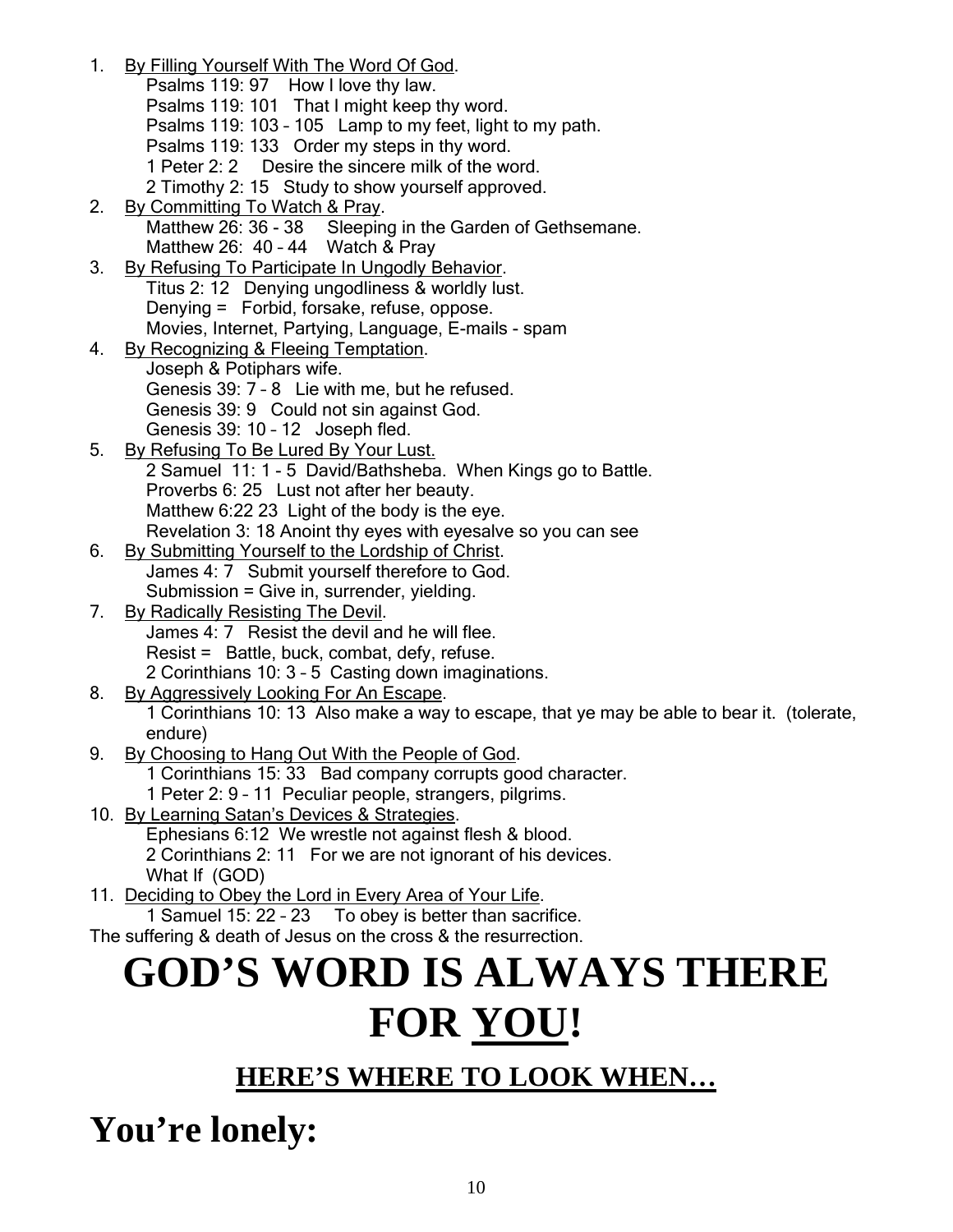**John 14:18 Revelation 3:20 2 Corinthians 6:18** 

### **You're afraid:**

**Luke 12:29-32 Hebrews 13:6 John 14:27** 

### **Problems seem too big for you to handle:**

**John 16:33 Matthew 11:28 Romans 8:28** 

## **You don't know what to do:**

**1 Peter 5:7 James 1:5-6 Phillipians 4:9** 

### **You've lost hope:**

**John 3:16 Isaiah 43:2-3 Phillipians 4:19** 

**"God is waiting on you with arms of love and mercy."**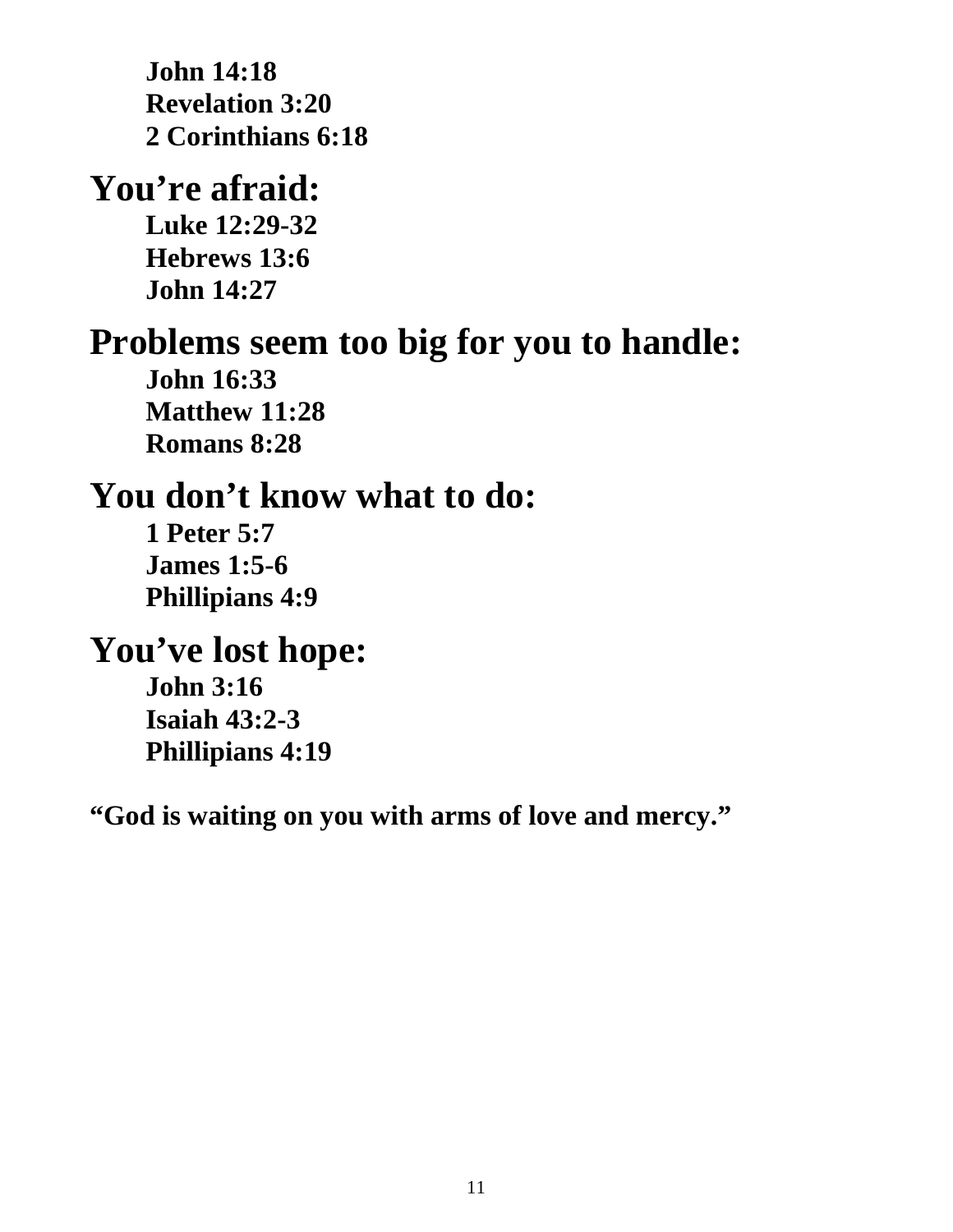#### **"SPEAKING GOD'S WORD & FAVOR OVER MY LIFE"**

With God nothing shall be impossible. Luke 1: 37

Be still & know that I am God ... ... Psalm 46: 10

God's word is a lamp unto my feet & a light unto my path……. Psalm 119: 105

**I** will hide God's word in my heart so that I will not sin against Him..... Psalm 119: 11

**I** will take up the Shield of Faith that is able to quench ALL the fiery darts of the enemy. Ephesians 6:16

Let me be Salt & Light to all people. Matthew 5: 13 - 16 I ask God for you to give me divine appointments in Jesus name!! Let my heart be sensitive to those special times.

**Favor with God gives favor with man!** God is faithful & He loves me!

God is a rewarder to those that diligently seek Him ...... Hebrews 11: 6

**I** will prosper & be in health even as my soul prospers...... 3 John 1: 2

I praise you because I am fearfully & wonderfully made; your works are wonderful, I know that full **well. Psalm 139:14**

**I** am created in the image of God........ Genesis 1: 26 - 27

God who speaks life to the dead & calls things that are not as though they are. Romans 4:17

The former things have taken place but God says He is doing a new thing. Isaiah 42:9

**Greater is He that is in me than he that is in the world……** 1 John 4: 4

Jesus is a friend who sticks closer than a brother. He will never leave me or forsake me.... Proverbs

**I can do ALL things through Christ Who strengthens me...... Phillipians 4: 13** 

All things work out together for good to those that love God & are called according to His purpose....

God never allows more on us than we can bear, but for every temptation, He always provides the way **out….. 1 Corinthians 10: 13**

Fear not for I am with you; Be not dismayed, for I am your God. I will strengthen you, Yes, I will help **you.** I will uphold you with my right hand. Isaiah 41: 10

**Read Hebrews 11 & 12 & Ephesians 6:10 – 18 Armor of God: Belt of Truth, Breastplate of** Righteousness, Shoes of Peace, Shield of Faith, Helmet of Salvation, & Sword of the Spirit. **Pray without ceasing!!!!!!**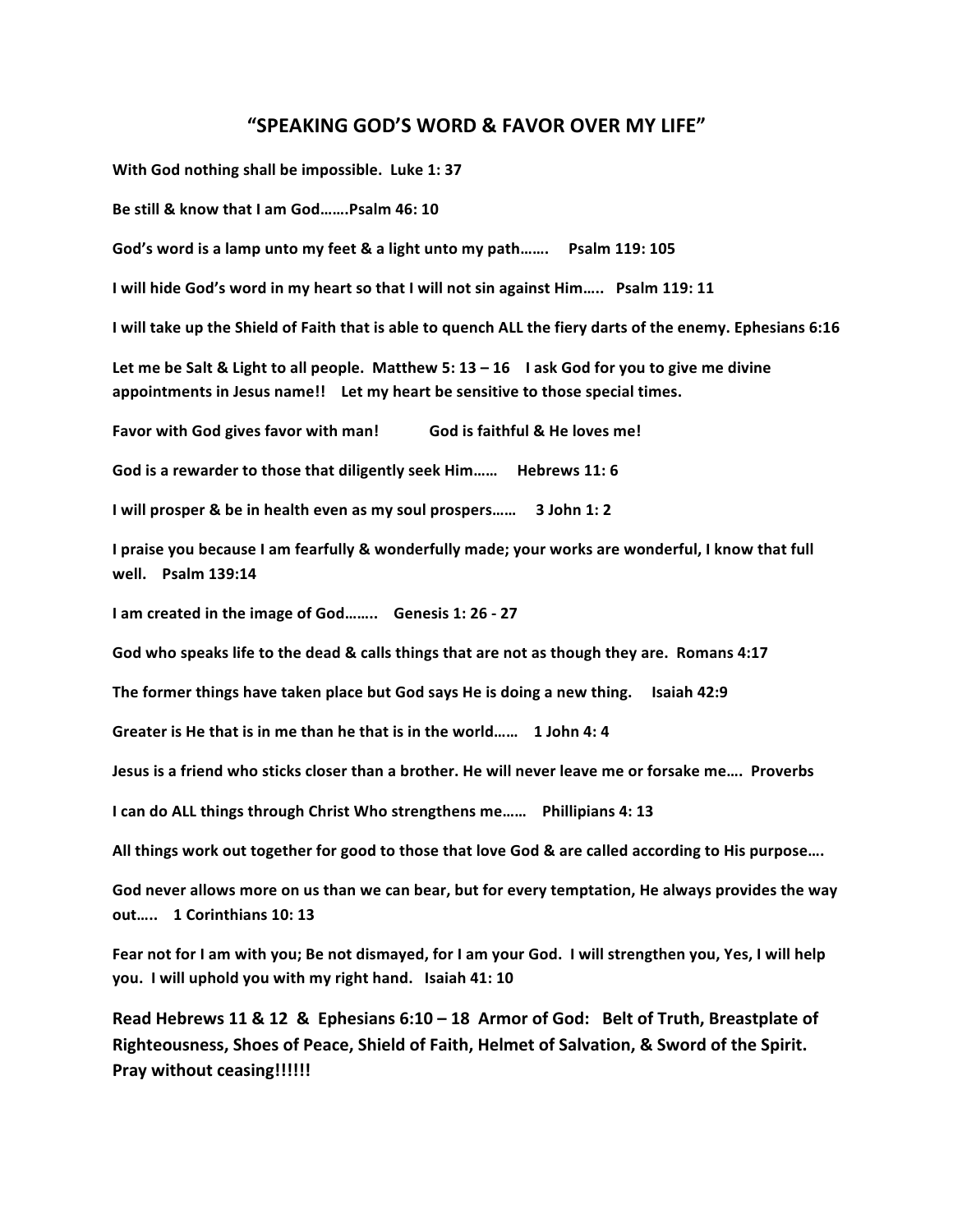### **"HOW%TO%BE%STRONG%IN%THE%LORD"**

#### Armor of God: Ephesians 6: 10 - 18

**10%– 13%%%%%Be%Strong%in%the%Lord &%his%mighty%power.%%Put%on%the%full%armor%of%God so%that%you%can%take%** your stand against the devil's schemes. Our struggle is not against flesh & blood, but against rulers, against the authorities, against the powers of this dark world and against the spiritual forces of evil in the heavenly realms. Ephesians  $6: 10 - 13$ 

14 Belt of Truth: Stand firm then, with the Belt of Truth buckled around your waist. **Be honest with yourself. Be honest with God. Be honest with others.** Jesus is the Way, Truth, & Life. No one comes to the father except through me. John 14:6 Then you will know the Truth and the Truth will set you free. John 8:32

**14 Breastplate of Righteousness: With the Breastplate of Righteousness in place.** Blessed are the pure in heart for they shall see God. Matthew 5:8 Create in me a clean heart oh God and renew a right spirit in me. Psalm 51:10 Written not with ink but with the Spirit of the living God, not on tablets of stone but on tablets of human hearts. 2 Corinthians 3:3 Serve and love God with all your Heart, Mind, Soul, and Strength.....

15 Shoes of Peace: Your feet fitted with the readiness that comes from the gospel of Peace. Blessed are the Peacemakers for they shall be called the sons of God. Matthew 5:9 Trust in the Lord with all your heart; and lean not to your own understanding. Proverbs 3:5 God will be your peace during any battle in your life. Trust in Him!

16 Shield of Faith: Take up the Shield of Faith that is able to quench ALL the fiery darts of the enemy. Have Faith in God! I will not fear for God is with me. "Fear Not" in the Bible 365 times.

Faith = Evidence of things not seen but the substance of things hoped for. Hebrews 11: 1 By Faith Abel …. By Faith Enoch …. By Faith Noah …. By Faith Abraham … By Faith Moses … By Faith **Rahab%the%harlot…%%%%Hebrews%11 %%%%%%%%%%%%%%%%%%%%%%%%%%With%God%nothing%shall%be%impossible.%%%%Luke%1:37**

Faith cometh by hearing and hearing by the word of God. Roman 10:17

If you have faith as small as a mustard seed, you can say to this mountain, Move from here to there and it would move, and nothing would be impossible to you. Matthew 17:20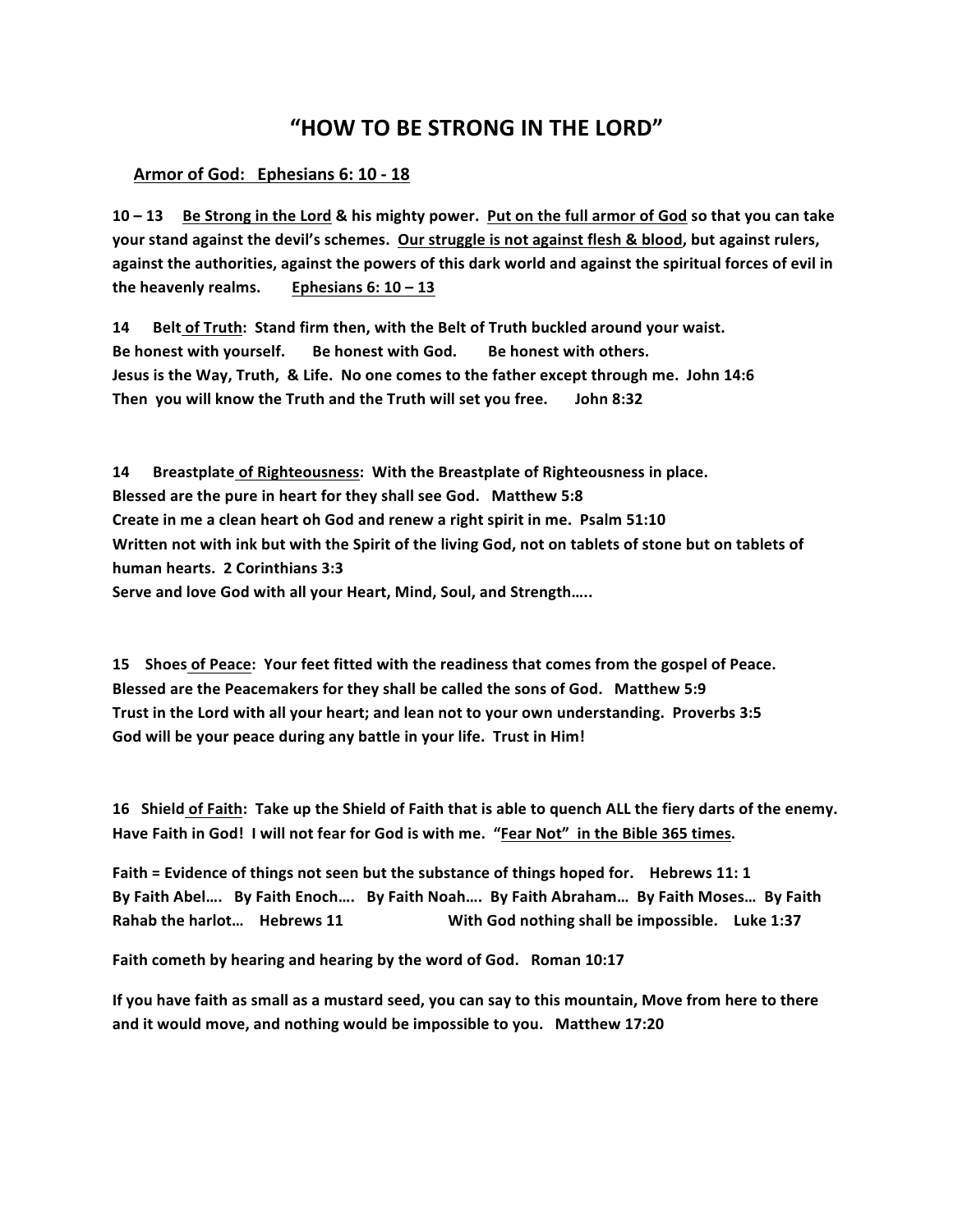17 Helmet of Salvation: Take the Helmet of Salvation.

Think on these things: whatever is true, whatever is noble, whatever is right, whatever is pure, **whatever is lovely, whatever is admirable – if anything is excellent or praiseworthy – think about such** things.  $9$ hillipians 4:8

We demolish arguments and every pretension that sets itself up against the knowledge of God, and we take captive every thought to make it obedient to Christ. 2 Corinthians 10:5

The Lord is my Light & my Salvation – whom shall I fear? The Lord is the Stronghold of my life – of **whom shall I be afraid?** Psalm 27:1

**17 Sword of the Spirit: Take the Sword of the Spirit, which is the Word of God.** The word of God is alive and active. Sharper than any two-edged sword, it penetrates even to dividing soul and spirit, joints and marrow; it judges the thoughts & the attitudes of the heart. Hebrews 4:12

Your word have I hid in my heart that I might not sin against you. Psalm 119:11 Your word is a lamp to my feet and a light for my path. **Psalm 119:105** His delight is in the law of the Lord & on his law he meditates day and night. Psalm 1:2

**18 Bray** in the Spirit on all occasions with all kind of request. With this in mind be alert & always keep on praying for all the saints.

Pray without ceasing...... Stay in an attitude of prayer. Pray for others!

Just talking & sharing your heart with God. All the hurts, pains, questions, doubts, fears, and anything **you want to talk to Him about.** 

**Prayer of: forgiveness, thanksgiving, praise, worship, petition, intercession, & sing to God.** 

**Intercede for Others! Love Others! Jesus Loves & Intercedes for us!! Forgive Others!** 

After Job prayed for his friends, the Lord made him prosperous again & gave him twice as much as before. Job 42:10 Forgiveness, love, prayer! Testimony of forgiveness & love.

We overcome by the Blood of the Lamb & Word of our Testimony…… Revelation 12: 11

SPEAK GOD'S WORD OVER YOUR LIFE! SPEAK LIFE!!!!!! SPEAK LIFE!!!!! SPEAK LIFE!!!!!

**NEVER, NEVER GIVE UP! WITH GOD NOTHING SHALL BE IMPOSSIBLE! LUKE 1:37** 

### **"BE%STRONG%IN%THE%LORD%&%IN%THE%POWER%OF%HIS%MIGHT"**